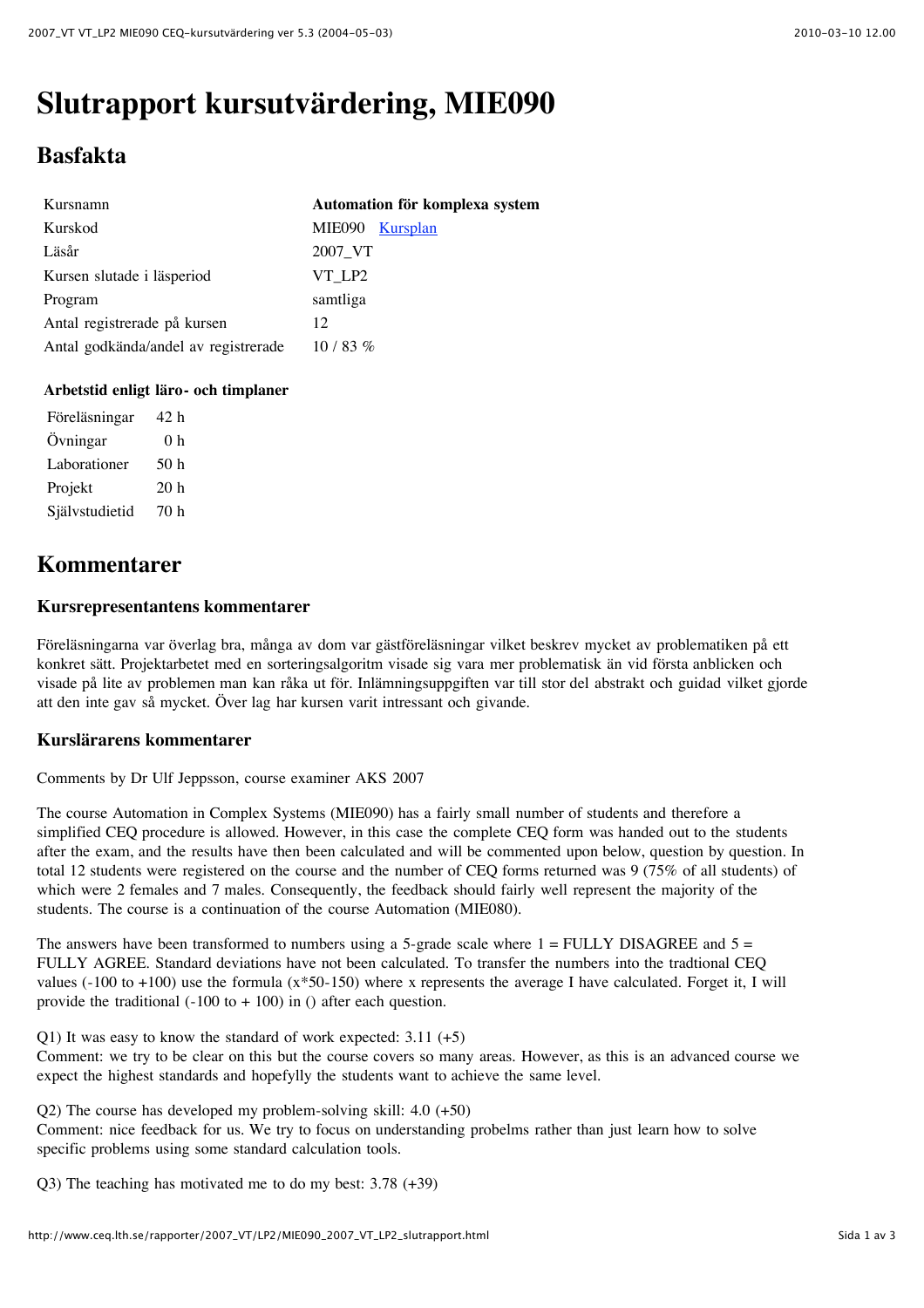Comment: we are happy to hear this. Obviously the small number of students on the course makes this easier.

Q4) The workload has been much too heavy: 2.33 (-34) Comment: is this good or bad???

Q5) The course has sharpened my analytic skills: 3.33 (+17) Comment: this is not good. It is something we need to improve since it is an important part of the overall course goals.

Q6) I usually had a clear idea of where I was going and what was expected of me in this course: 2.78 (-11) Comment: goes back to Q1. We try to be clear but we have not made it all the way.

Q7) During the course I have received many valuable comments on my achievements: 3.0 (0) Comment: we give individual feedback on simulation exercises, a number of group meeting during the project but apparently we should do more.

Q8) To do well in this course all you really needed was a good memory: 1.89 (-56) Comment: happy to see this result.

Q9) The course helped me to develop my ability to work in a group: 3.89 (+45) Comment: the fairly large project work is carried out in groups of four.

Q10) The course has made me feel more confident about tackling new and unfamiliar problems: 3.44 (+22) Comment: here we could have done better. It is an important part of the course.

Q11) The course has improved my skills in written documentation: 2.56 (-22) Comment: yes there are basically no advanced reports required in the course.

Q12) The teachers seemed more interested in testing what I had memorized than what I had understood: 1.78 (-61) Comment: glad to see this.

Q13) It was often hard to discover what was expected of me in this course: 2.67 (-17) Comment: same as Q1 and Q6

Q14) I was generally given enough time to understand the things I had to learn: 3.67 (+34) Comment: seems reasonable

Q15) The teachers made a real effort to understand the problems and difficulties one might be having in this course: 3.67 (+34)

Comment: easier to to in a small course like this.

Q16) The assessment methods employed in this course required an in-depth understanding of the course content: 3.89  $(+45)$ 

Comment: deep understanding rather tha calculus is the goal.

Q17) The course seems important for my education: 4.0 (+50) Comment: Very nice to see this.

 $Q18$ ) The teaching staff normally gave me helpful feedback on the progress of my work: 3.0 (0) Comment: See Q1, Q6 and Q13

Q19) Me lecturers were extremely good at explaining things: 3.56 (+28) Comment: we do our best but do not always reach the top.

Q20) Too much of the assessment was just about facts: 2.67 (-17) Comment: I would have hoped for a lower number here.

Q21) The teachers on the course worked hard to make the subject interesting: 4.22 (+61) Comment: thank you.

Q22) There was a lot of pressure on me as a student in this course: 2.22 (-39) Comment: Good or bad? Was the pressure the correct one to also enhance learning?